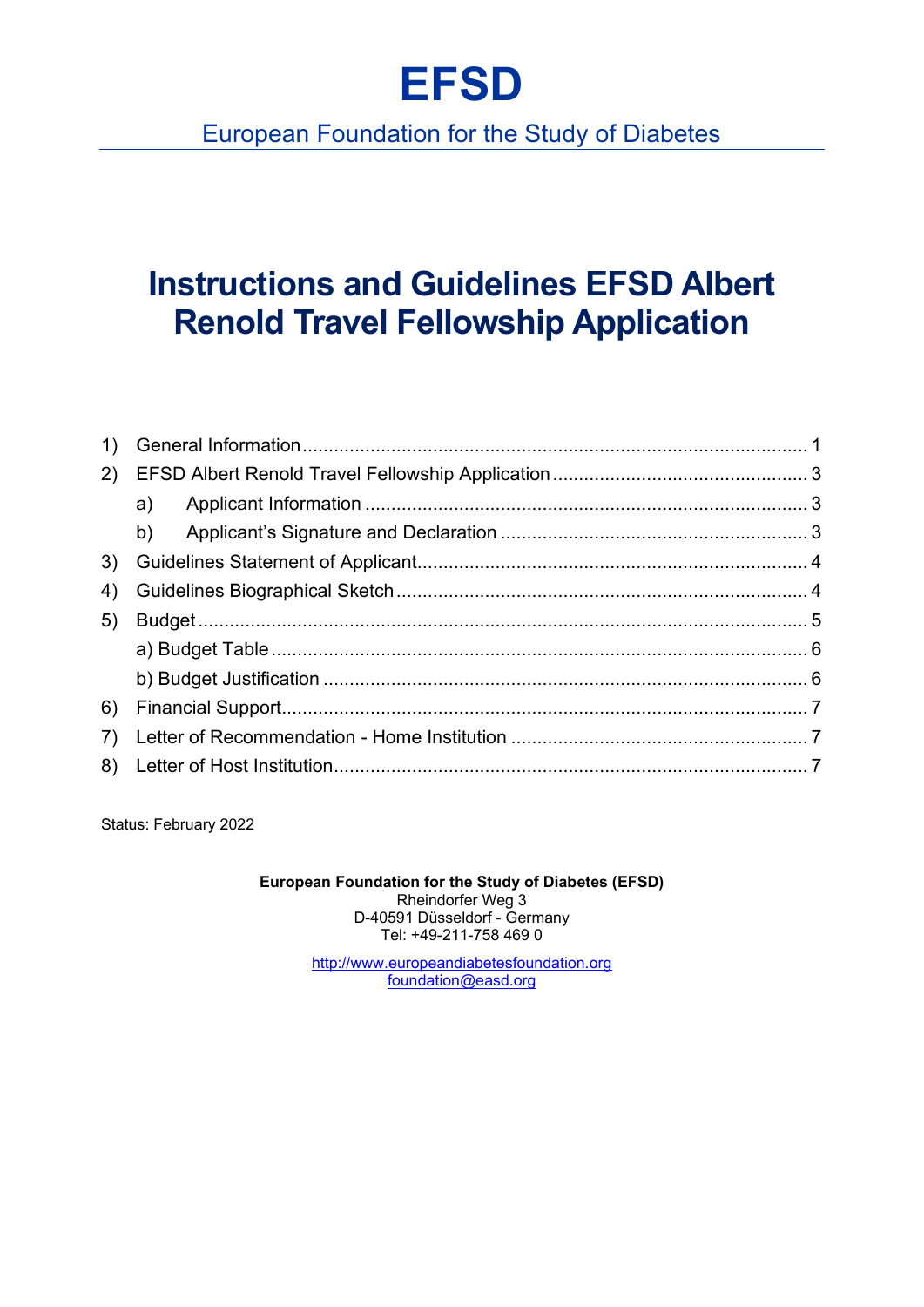## <span id="page-1-0"></span>**1) General Information**

### **EFSD Albert Renold Travel Fellowship Programme Regulations:**

- Albert Renold Travel Fellowships enable scientists and clinicians to travel and stay at other institutions in order to learn specific techniques or clinical skills required for the advancement of their diabetes research project and not available at their home institution.
- Albert Renold Travel Fellowships **do not cover** costs for workshops, courses, seminars or conference visits, nor research costs (e.g. consumables, equipment), private activities (e.g. concerts, gym) or purchases which use extends beyond the stay (e.g. books, laptops, clothes).
- Applicants must be currently either in a PhD programme or having received their highest degree (PhD, MD, DMD, DVM, or equivalent) no more than five (basic scientist) or seven years (clinician) before 1 January in the year the Fellowship is awarded. For clinicians holding more than one qualifying degree (e.g. MD PhD) or with a clinical specialist degree/board certification, the time since the first degree may not exceed ten years before 1 January in the year the Fellowship is awarded. Fellows may not hold a permanent appointment.
	- o Time periods spent on maternity/paternity leave, long-term illness or other exceptional circumstances will be taken into account, if clearly described (further documentation may be requested at the discretion of EFSD)
- Applicants must be paid-up **EASD members** or have an EASD membership application pending. Details on how to become a member can be found on the EASD website: [www.easd.org.](http://www.easd.org/)
- The home and/or the host institution must be based in Europe or a Europeassociated country, both must be non-profit and each must be in a different country. (for detailed country list, please see here: [EFSD website\)](http://www.europeandiabetesfoundation.org/programmes/general-regulations.html).
- Applicants must be employed at their home institution during their award.
- The duration of the stay may be **up to 3 months**. Albert Renold Travel Fellowships cannot be used to finance part of a longer stay
- Each Fellowship will be for **up to Euro 8,000**. The funds must be transferred into a European institution.
- A letter of recommendation by the Head of the Department at current place of work (home institution) must be included in the fellowship application.
- A letter from the host institution confirming the invitation to visit and describing the objectives of the stay must be included in the fellowship application.
- Applications will be reviewed by an independent committee of experts and awards will be made within 6 weeks after the application deadline.
- Successful applicants must travel within **9 months** of receipt of the award. If this is not possible, special permission from the EFSD Office must be sought or the fellowship will be automatically withdrawn.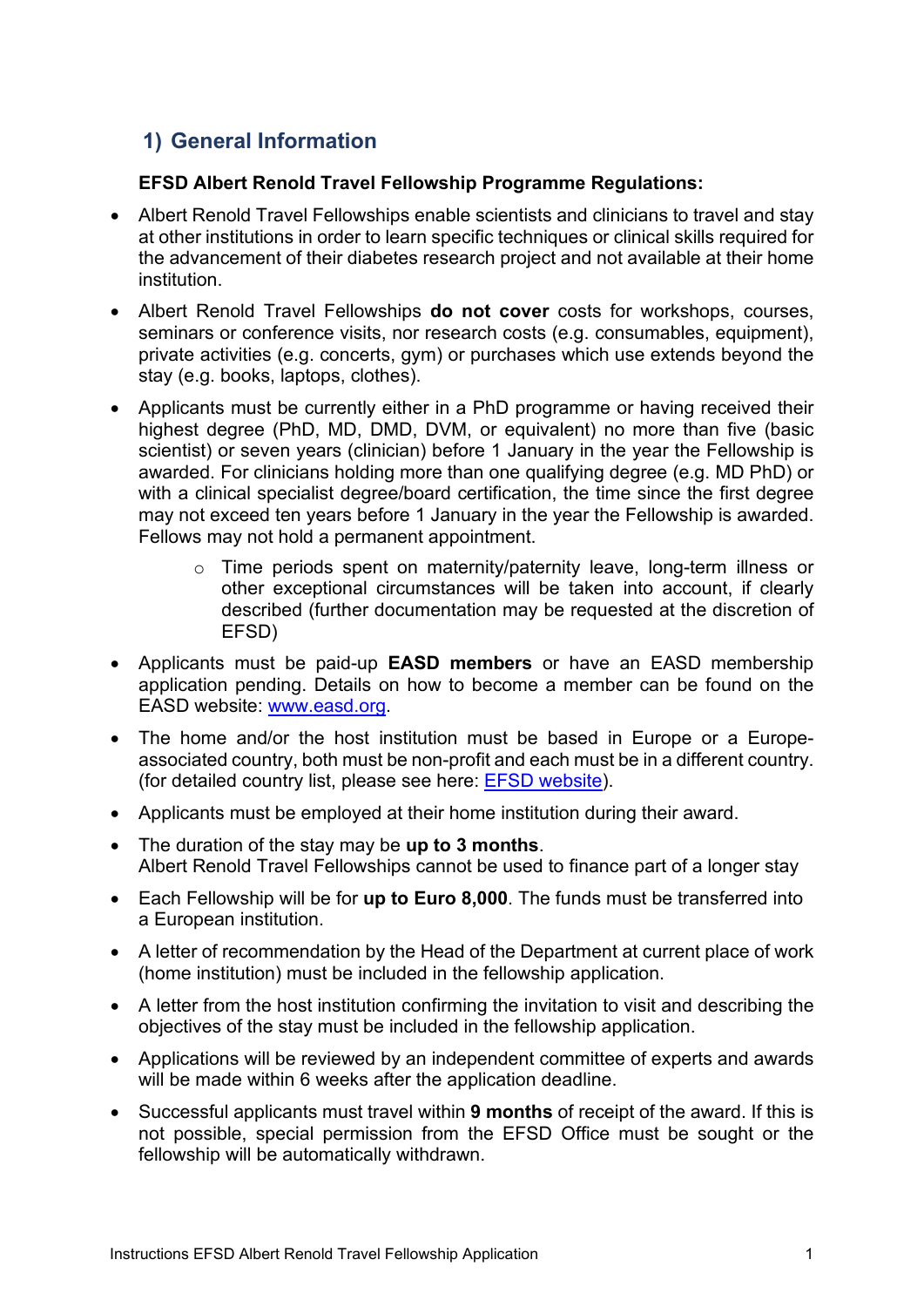- Fellowship activation documents must be returned to the EFSD Office within six months from the date of the EFSD award confirmation notice. If this is not possible, special permission from the EFSD Office must be sought.
- Awardees are required to provide a **written report and confirmation of stay** from the host institution on return to the home institution. The report has to be sent three months after the visit has taken place the latest.
- Awardees will not be able to receive a second Albert Renold Travel Fellowship within the next two years following their award.
- A list of all EFSD regulations can be found on the Programmes link of the EFSD website: [www.EuropeanDiabetesFoundation.org.](http://www.europeandiabetesfoundation.org/)

#### **IMPORTANT**

• **You must submit your application as one complete PDF email attachment by 12:00 noon (CET) on the deadline date!** Only submitted applications will be checked by the EFSD office and forwarded to the reviewers.

**Please do NOT remove sections or change the application form template.**

- All correspondence regarding your application and grant, in case of a successful application, will be sent **only to the PI's email provided in this application**. This email address can be different from the one used for the PI's MyEASD account.
- After submitting your application, you will receive a confirmation email acknowledging receipt of your application.
- Within two weeks of the programme deadline date you will receive a second email once your application has been checked by the EFSD Office. Should you have not received confirmation by then, please contact the EFSD Office [foundation@easd.org.](mailto:foundation@easd.org)

#### **Help**

For **any other queries**, please contact the EFSD Office:

foundation@easd.org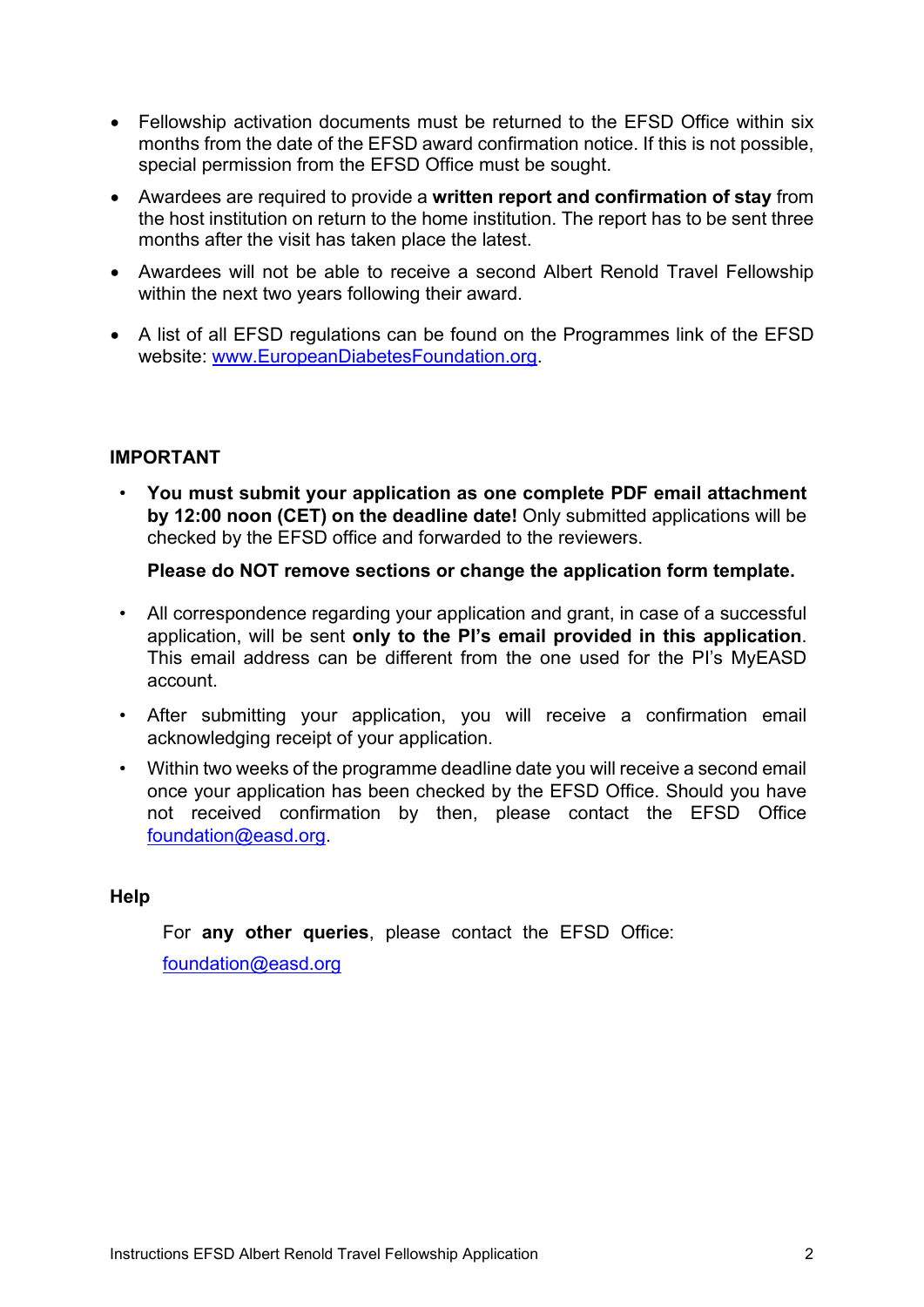## <span id="page-3-0"></span>**2) EFSD Albert Renold Travel Fellowship Application**

After the submission deadline you will no longer be able to make any changes to your application.

### <span id="page-3-1"></span>**a) Applicant Information**

In this section you are asked to submit the following information:

- Enter your contact details (name, institution, institutional address, phone and email address) and your EASD member number. If your contact information is outdated, please remember to also update your information in your EASD membership account.
- **IMPORTANT!** All correspondence regarding your application and grant in case of a successful application will be **sent only to your e-mail provided in this application**. All applicants must be paid-up **EASD members**.
- **If you are not yet an EASD member or if your EASD membership has expired**, you have to become an EASD member or renew your membership, or your application will not be considered for funding. You may, however, apply for EASD membership and an EFSD award at the same time. To renew, re-activate or apply for EASD membership, go to the EASD Membership section in [MyEASD.](https://www.easd.org/myeasd/home.html#logins/new) Here you can also access your membership profile if you are a paid-up EASD member, update your contact details and check when your membership will expire. More information on EASD membership and how to become a member can also be found on the EASD website: [www.easd.org.](http://www.easd.org/)
- In this section you are asked to enter the name and contact details of your host.
- Total budget requested (max Euro 8,000) *Please fill in only numbers, the system will format automatically.*
- Nature of the research technique to be learned (clinical or basic)

*Clinical research is defined as a study performed in vivo, in human individuals with focus on clinically relevant and diabetes-related outcomes.*

• Fellowship duration (length of stay in months, travel start and end date)

#### <span id="page-3-2"></span>**b) Applicant's Signature and Declaration**

Applicants are required to sign the following statement:

*I, the undersigned, declare that the information submitted is accurate and complete (to the best of my knowledge) and that I shall accept the regulations of the EFSD Albert Renold Travel Fellowship Programme if this travel award is funded.*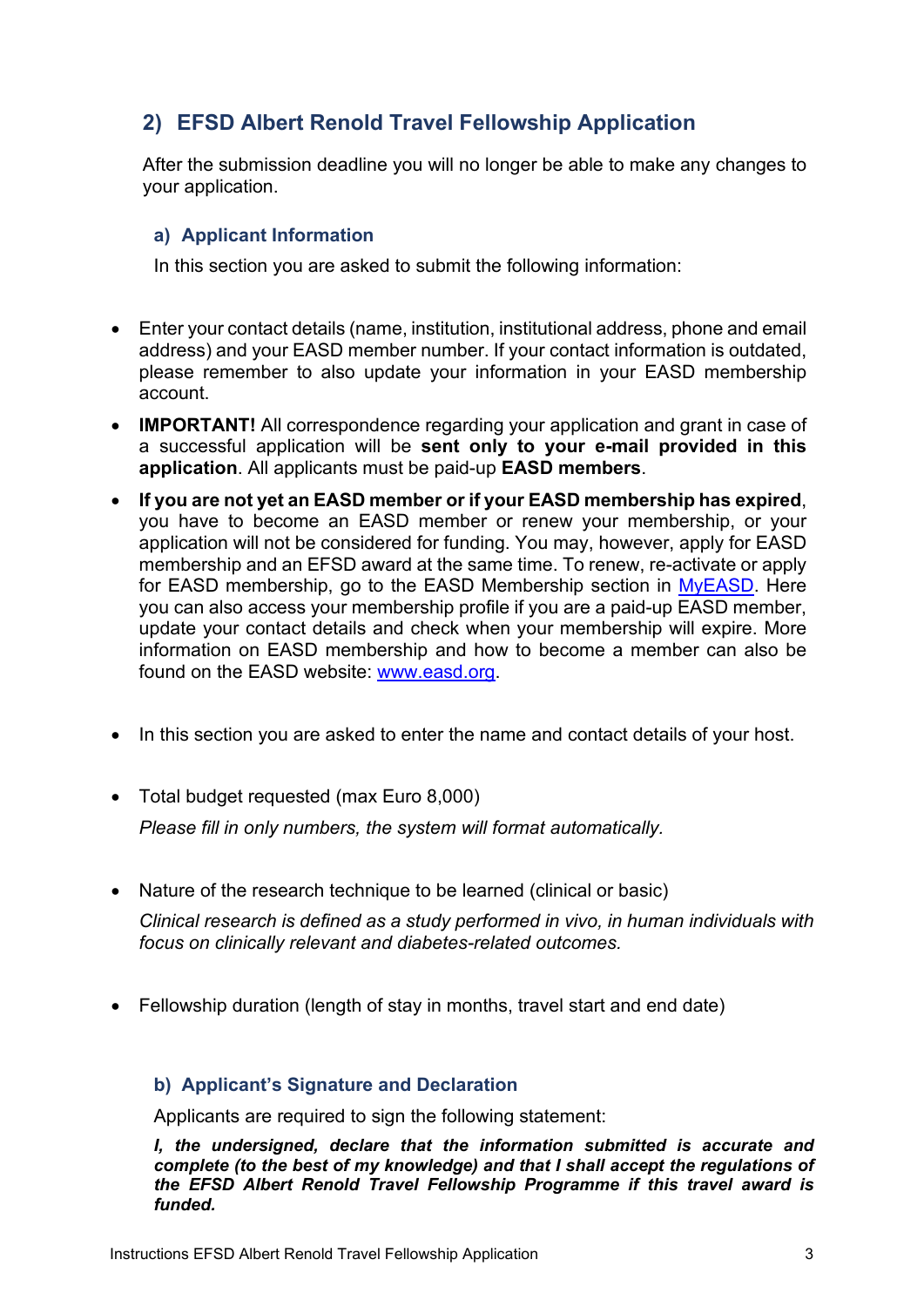## <span id="page-4-0"></span>**3) Guidelines Statement of Applicant**

An essential part of an Albert Renold Travel Fellowship application is the applicant's statement of how the visit will benefit the applicant and the applicant's department.

Please keep in mind that the intended purpose of the stay should be to learn a new, specific technique or clinical skill to be used for the advancement of your basic or clinical diabetes research project and that is not available at your home institution.

This statement should answer the following questions:

- Which specific technique(s) do you want to learn during the stay?
- How will your diabetes research project(s) and your home department benefit from your stay and the technique(s)?
- Why you did specifically chose your host institution to learn this technique*.*

**IMPORTANT!** The statement **must not exceed 1 page written in type no smaller than 10-point Arial with single line spacing**. Any application exceeding this page limit will not be forwarded for review.

## <span id="page-4-1"></span>**4) Guidelines Biographical Sketch**

**IMPORTANT!** The biographical sketch **must not exceed 3 pages written in type no smaller than 10-point Arial with single line spacing**. Documents exceeding these parameters will not be forwarded for review.

Please list your education and employment in **reverse chronological order.**

A biographical sketch should contain the following information:

- Name
- Date and place of birth
- Date and nature of present appointment
- Education (your complete academic education in reverse chronological order)
	- o Name / location of college or university
	- o Field of study
	- o Highest degree and year conferred
- Research and/or professional experience (in reverse chronological order)
	- o Present Position
	- $\circ$  Previous employment(s) (if applicable)
	- o Experiences (if applicable)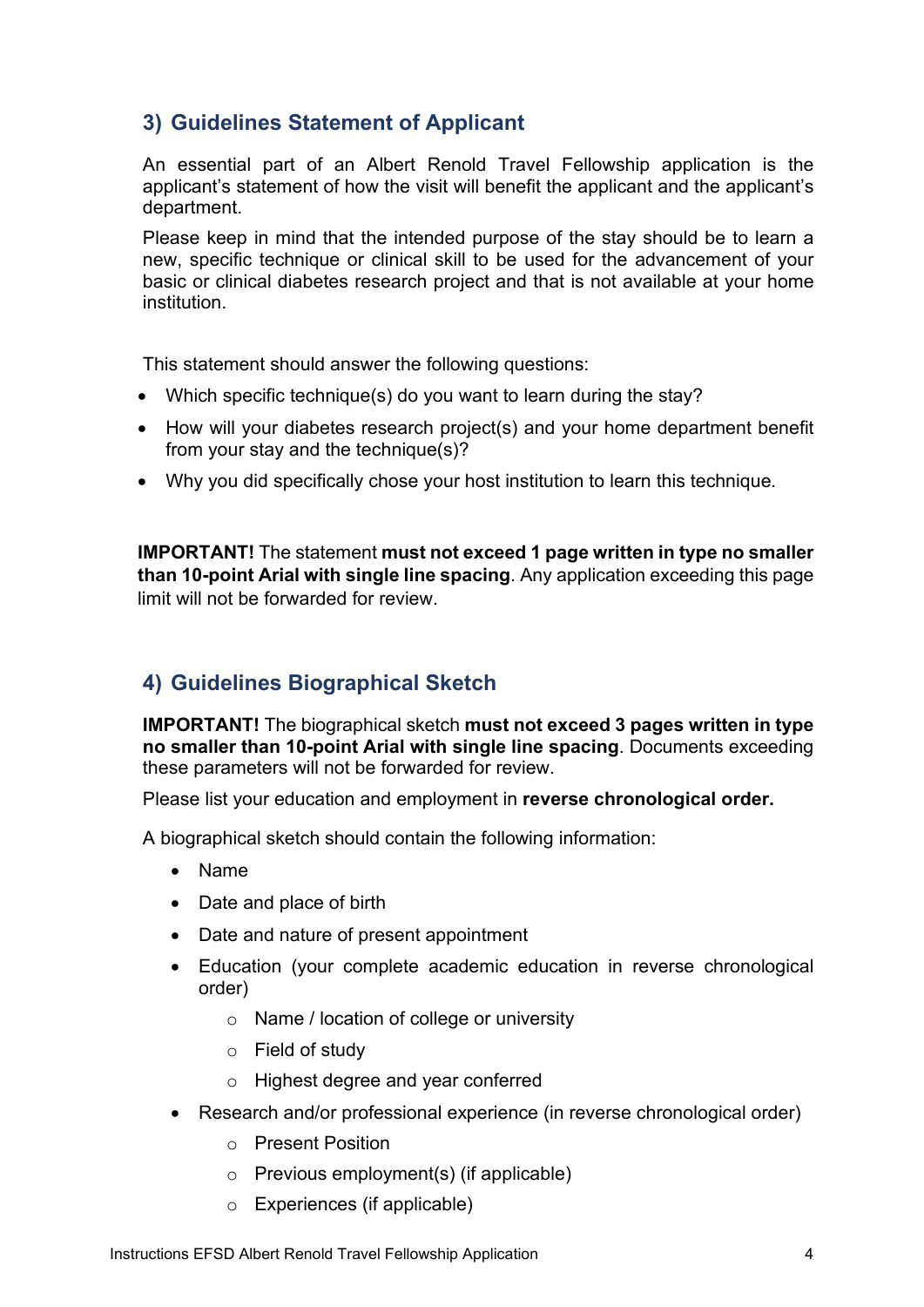- o Honours (if applicable)
- Publications (in reverse chronological order)
	- $\circ$  Titles of and complete references to all publications during the past three years (in reverse chronological order)
	- o Earlier publications pertinent to this application
	- $\circ$  If a complete list of publications exceeds the three-page limit, choose those most pertinent to this application.

## <span id="page-5-0"></span>**5) Budget**

In this section you are asked to provide a detailed budget (expected costs) for your stay using the budget table provided as a download.

The total budget submitted must match the total being requested from EFSD.

#### Your **total may not exceed Euro 8,000**.

**IMPORTANT:** This fellowship programme **does not cover** costs for workshops, courses, seminars or conference visits, nor research costs (e.g. consumables, equipment), private activities (e.g. concerts, gym) or purchases which use extends beyond the stay (e.g. books, laptops, clothes).

**Please be reasonable and realistic!** It is understood that the stated costs are estimates and it is ok to calculate them generously to be on the safe side. However, please calculate what you really expect to be necessary to cover the costs of your travel and stay. Please do not just distribute Euro 8,000 over the budget sections, trying to receive the maximum amount of funding possible – reviewers will likely notice that. If your stay includes a hotel accommodation, please be reasonable and note that EFSD usually does not cover 5 star hotels and alike.

There are resources on the internet that can help you to estimate the costs for accommodations and other living costs in the city you intend to travel to, for example numbeo or expatistan. Per diem rates, for example from your university, for travels to the country you intend to go to are another source to get an idea about costs of living. For all these options, please keep in mind that the EFSD budget table separates costs for accommodation and the remaining living expenses.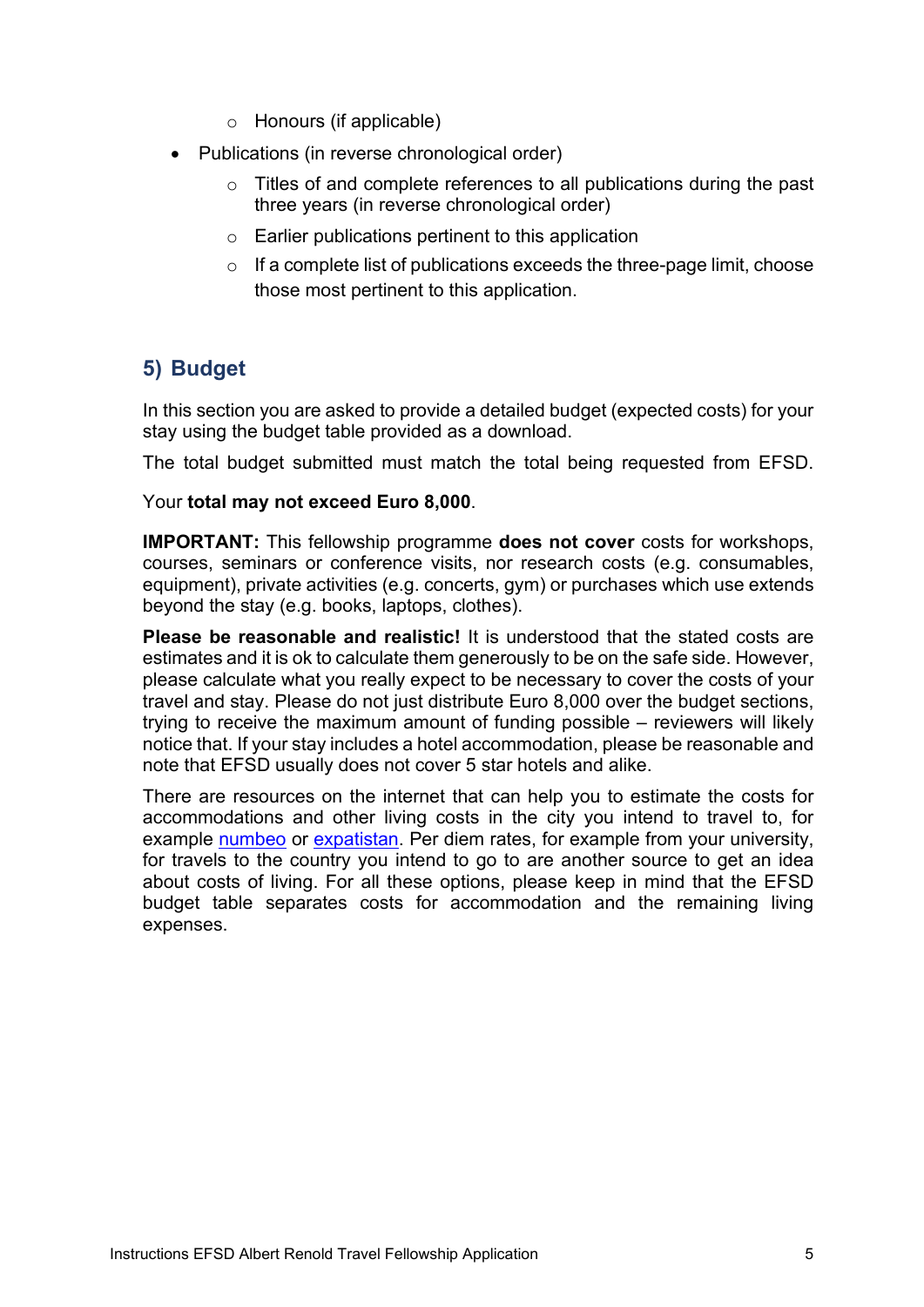#### <span id="page-6-0"></span>**a) Budget Table**

| <b>Travel Costs:</b><br>(may also include costs for visa)                       |                                            |
|---------------------------------------------------------------------------------|--------------------------------------------|
|                                                                                 | $\overline{\phantom{a}}$ TOTAL Euro $\_\_$ |
| Accommodation:                                                                  |                                            |
|                                                                                 | $\ $ TOTAL Euro $\_$                       |
| <b>Living Expenses:</b><br>(e.g. groceries, transportation ticket at host town) |                                            |
|                                                                                 | <b>TOTAL Euro</b>                          |
| Other Expenses (please describe):<br>(e.g. travel health insurance if needed)   |                                            |
|                                                                                 | TOTAL Euro __                              |
| <b>TOTAL BUDGET REQUEST</b>                                                     |                                            |
| May not exceed €8,000                                                           | <b>TOTAL Euro</b>                          |

**Please state your costs in Euros**. If you are applying from or for a country outside the Euro Zone, please convert the local currency into Euros, using the exchange rate on the date of your application.

#### <span id="page-6-1"></span>**b) Budget Justification**

In this section you are asked to provide a short justification for each item listed in the budget to show that the amount given is reasonable. It is understood that these costs are estimates.

This budget justification will be reviewed carefully and the Review Committee may on occasion and at its discretion recommend an award in a lesser amount considered more appropriate for the proposed travel.